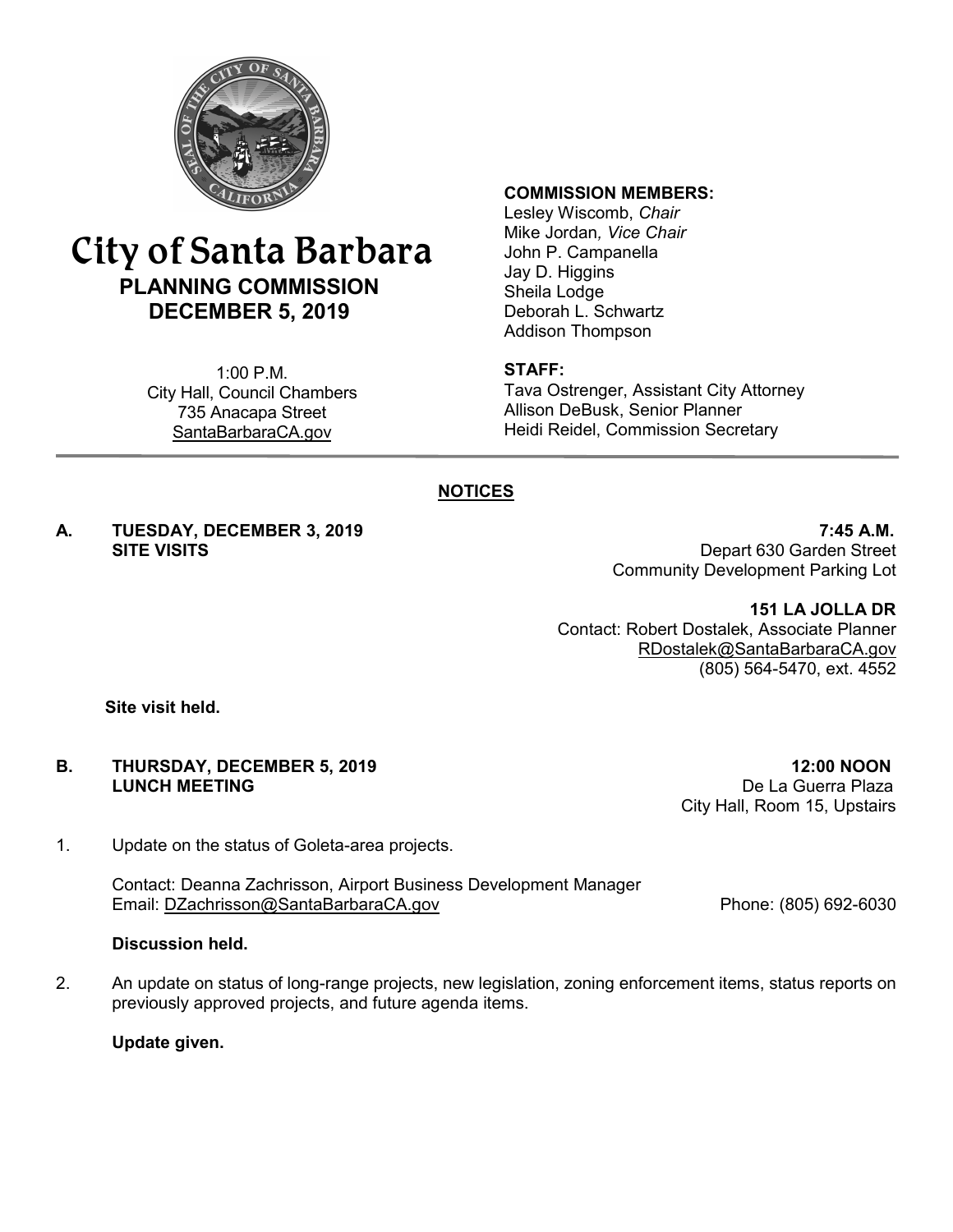## **PLEASE BE ADVISED**

**AGENDAS, MINUTES, & REPORTS:** Documents relating to agenda items are available for review in the Community Development Department at 630 Garden Street, and agendas, minutes, and reports are also posted online at [SantaBarbaraCA.gov/PC](http://www.santabarbaraca.gov/PC). Please note that online Staff Reports may not include some exhibits. Materials related to an item on this agenda submitted to the Planning Commission after distribution of the agenda packet are available for public inspection in the Community Development Department at 630 Garden Street during normal business hours.

**PLANS & ADDITIONAL INFORMATION:** The scope of a project may be modified as it proceeds through the planning process. If you have any questions, wish to review the plans, or wish to be placed on a mailing list for future agendas for an item, contact the Case Planner as listed in the project description. Office hours are 8:30 a.m. to 4:30 p.m., Monday through Thursday, and every other Friday (see [SantaBarbaraCA.gov/Calendar](http://www.santabarbaraca.gov/cals/default.asp) for closure dates).

**TELEVISION COVERAGE:** Planning Commission meetings are broadcast live on City TV-Channel 18 and online at [SantaBarbaraCA.gov/CityTV.](http://www.santabarbaraca.gov/CityTV) See [SantaBarbaraCA/CityTVProgramGuide](http://www.santabarbaraca.gov/gov/depts/cityadmin/programming.asp) for a rebroadcast schedule. An archived video of this meeting will be available at [SantaBarbaraCA.gov/PCVideos](http://www.santabarbaraca.gov/PCVideos).

**APPEALS:** Some items before the Planning Commission may be appealed to City Council. The appeal, accompanied by the appropriate filing fee per application, must be filed with the City Clerk's office within 10 calendar days of the Planning Commission decision.

## **I. ROLL CALL**

**Roll call taken. Chair Wiscomb was absent. (Vice Chair Jordan left at 1:10 p.m. and did not return.)**

## **II. PRELIMINARY MATTERS**

A. Requests for continuances, withdrawals, postponements, or addition of ex-agenda items.

#### **No requests made.**

B. Announcements and appeals.

#### **Announcements made.**

- C. Review, consideration, and action on the following draft Planning Commission minutes and resolutions:
	- 1. Planning Commission November 21, 2019 Minutes
	- 2. Planning Commission Resolution No. 019-19 1 Clyde Adams Road

**Approved as presented. Thompson/Lodge Vote: 5/0 Abstain: 1 (Jordan) Absent: 1 (Wiscomb)**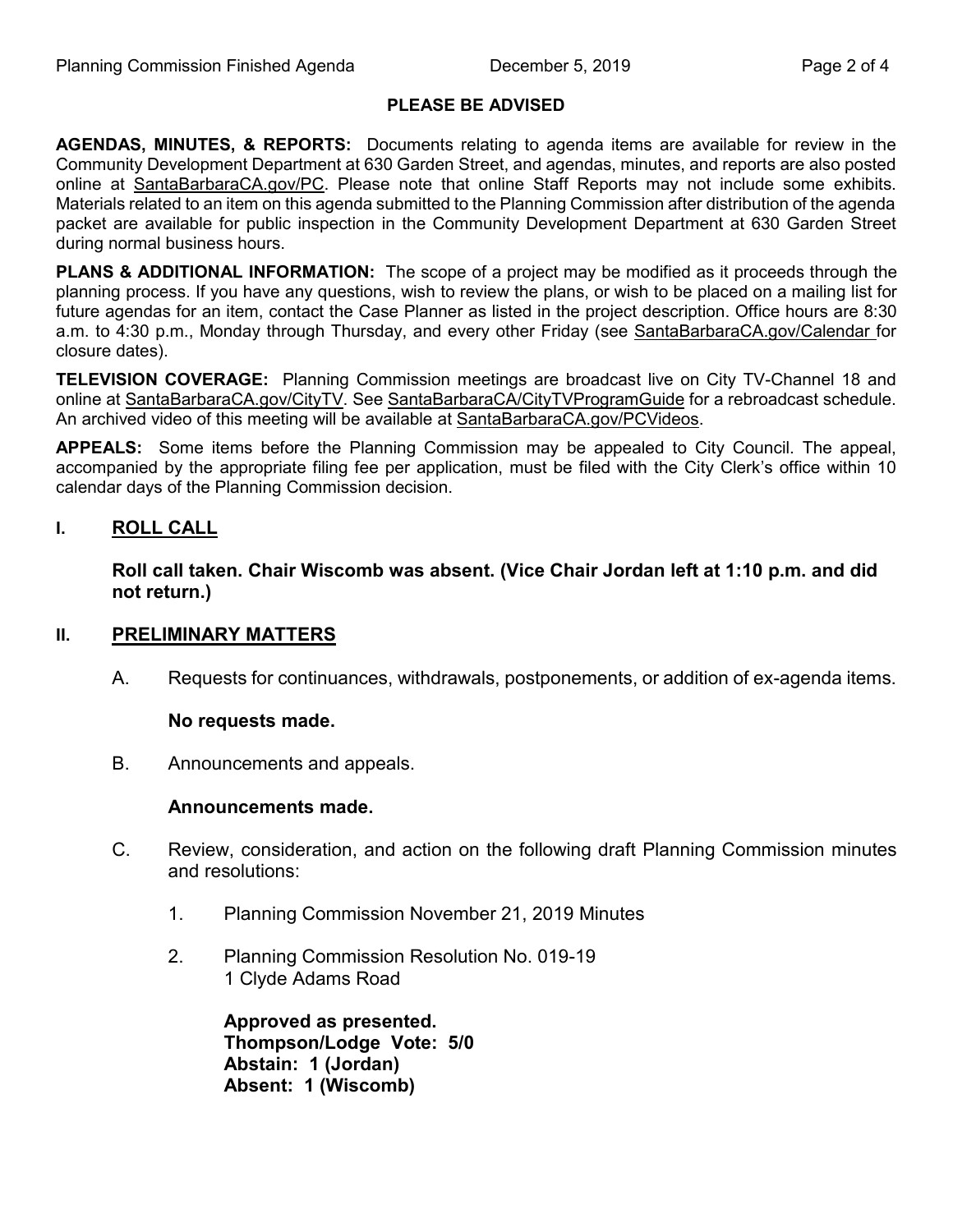D. Comments from members of the public pertaining to items not on this agenda. Due to time constraints, each person is limited to two minutes.

## **No one wished to speak.**

## **III. NEW ITEM**

**RECUSALS:** To avoid any actual or perceived conflict of interest, Vice Chair Jordan recused himself from hearing this item due to the proximity of his residence to the project.

#### **MOTION: Schwartz/Higgins**

Elect Commissioner Thompson to serve as Chair and Commissioner Campanella to serve as Vice Chair for the remainder of the meeting.

This motion carried by the following vote: Ayes: 5 Noes: 0 Abstain: 1 (Jordan) Absent: 1 (Wiscomb)

## **ACTUAL TIME: 1:10 P.M.**

## **APPLICATION OF KYLE MANNESS, BRIGHTEN SOLAR, AGENT FOR CRADDOCK LIVING TRUST, OWNER OF 151 LA JOLLA DRIVE, APN: 041-362-006, E-3/S-D-3 ZONE, COASTAL LAND USE DESIGNATION: SUBURBAN RESIDENTIAL (5 DWELLING UNITS PER ACRE) (PLN2019-00371)**

The applicant proposes to install a 5.7-kilowatt rooftop solar system on an existing residence. The system would be composed of 19 solar modules and one string inverter with a total surface area of approximately 380 square feet. The solar fixtures would protrude approximately four to six inches above the existing roof surface. The project site is a ±0.5-acre bluff top parcel located in the Appealable Jurisdiction of the Coastal Zone.

The discretionary action required for this project is a Coastal Development Permit CDP2019- 00017) to allow the proposed development in the Appealable Jurisdiction of the City's Coastal Zone (SBMC §28.44.060).

**Approved the project, making the findings for the Coastal Development Permit as outlined in the Staff Report dated November 27, 2019, subject to the Conditions of Approval as outlined in the Staff Report.**

**Lodge/Campanella Vote: 5/0 Abstain: 0 Absent: 2 (Wiscomb and Jordan) Resolution No. 020-19**

## **IV. ADMINISTRATIVE AGENDA**

**ACTUAL TIME: 1:31 P.M.**